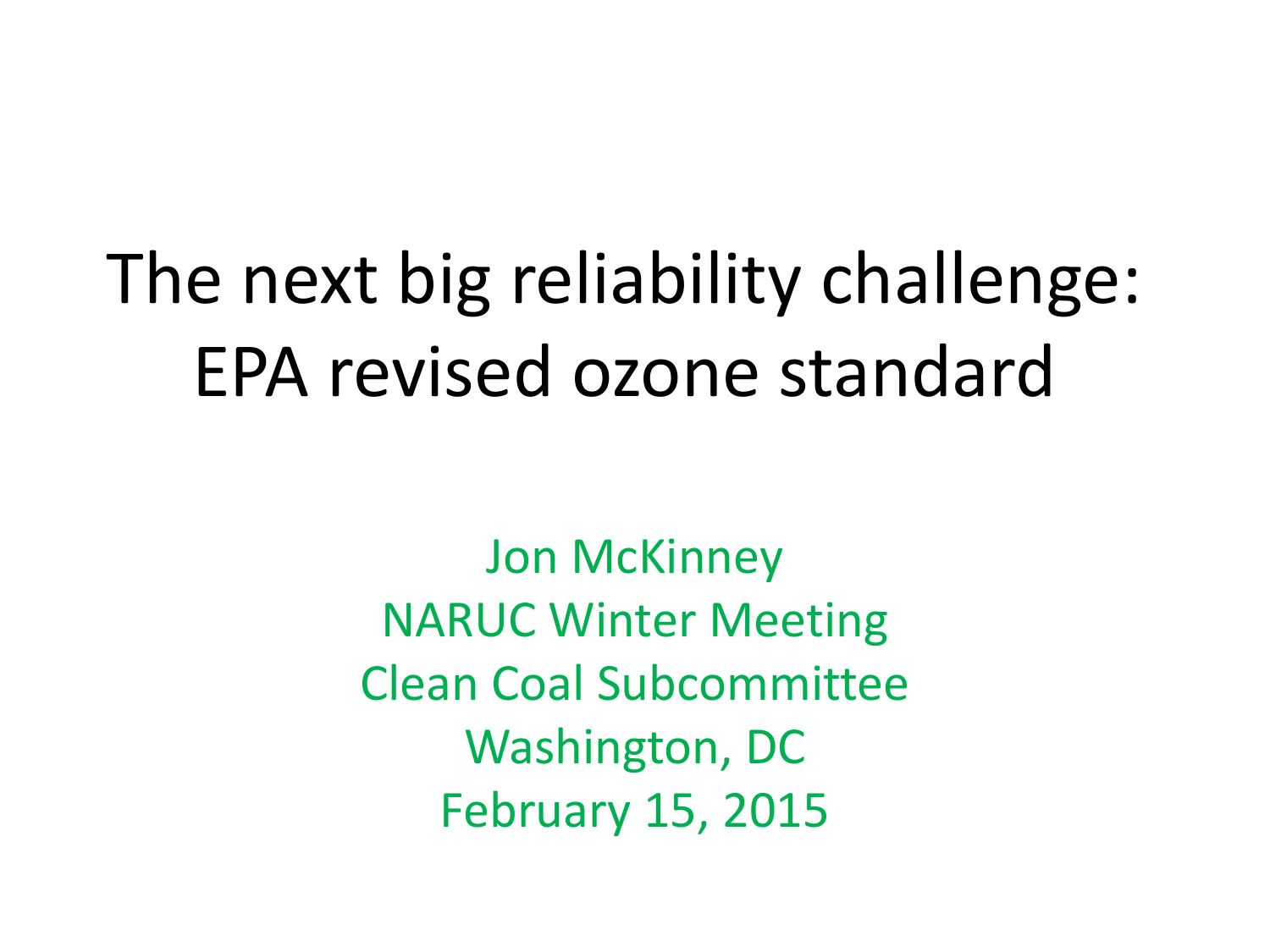# Background

- EPA is proposing to lower the current 75 ppb primary ozone standard to a level of 65 to 70 ppb, and is taking comment on a 60 ppb standard.
- EPA air quality modeling for a revised standard shows substantial areas of ozone nonattainment in 2025 at either 65 or 70 ppb, assuming full implementation of the carbon rule with State Option I, including 49 GW of coal retirements.
- A revised standard would be implemented circa 2023- 25 in most areas other than California.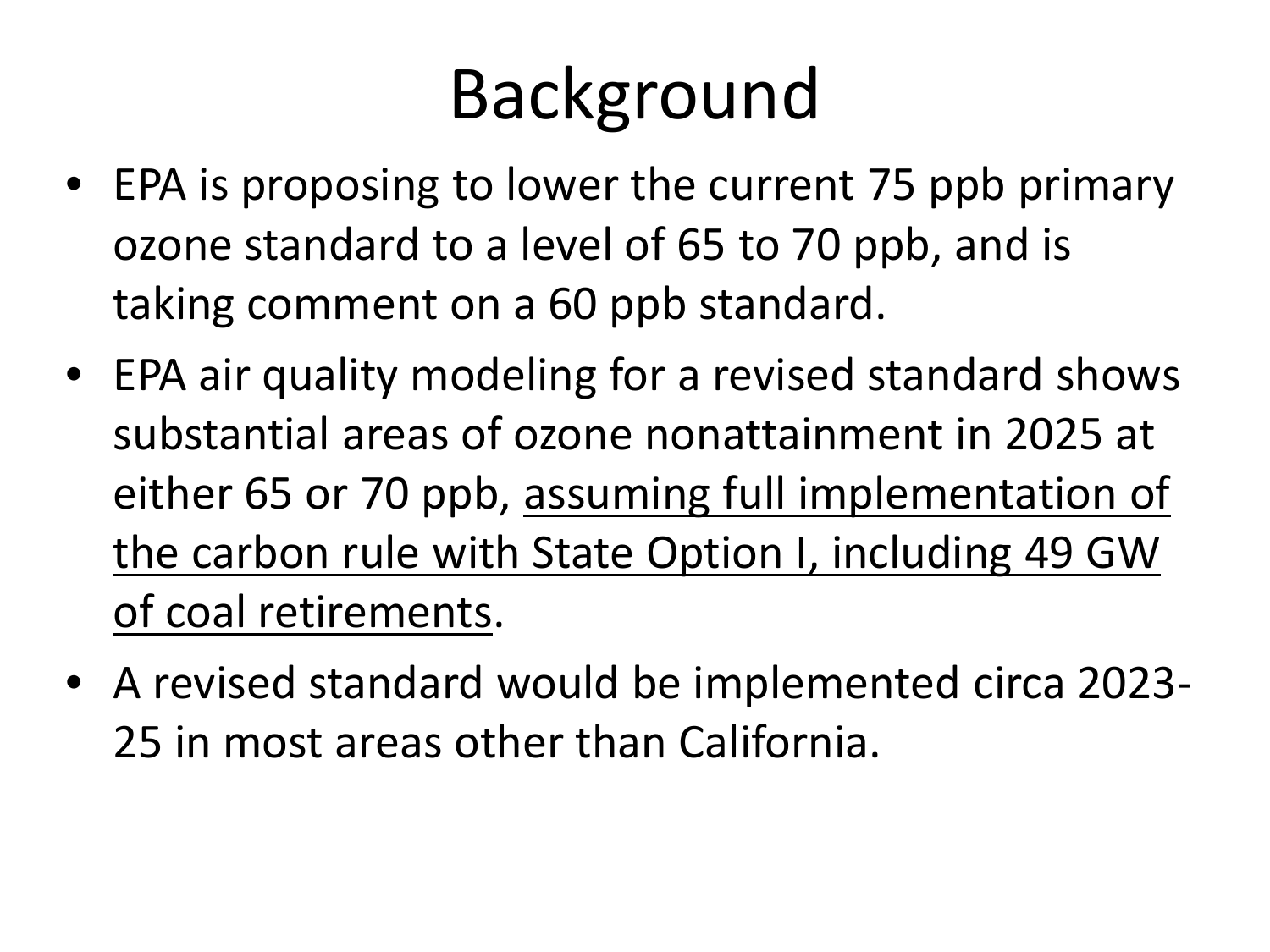#### Reliability risks in sum: an additional 50 GW of possible coal unit retirements

- EPA projects that most NOx reductions needed for attainment of a 65 or 70 ppb standard would come from non-EGU industrial point sources and area sources, with EGU reductions from the retrofit of 7 GW to 51 GW of SCRs on the post-CPP coal fleet (~200 GW).
- These EGU retrofit estimates may be very conservative if states are unable to attain major reductions from industrial and area sources.
- SCR retrofit requirements are likely to induce additional coal plant retirements due to the high capital and variable costs of SCRs.
- If the 49 GW of coal retirements due to the CPP are not included in EPA's modeling (carbon rule is delayed, vacated, etc.), most of this capacity likewise would be subject to SCR retrofits if a standard such as 65 ppb were promulgated.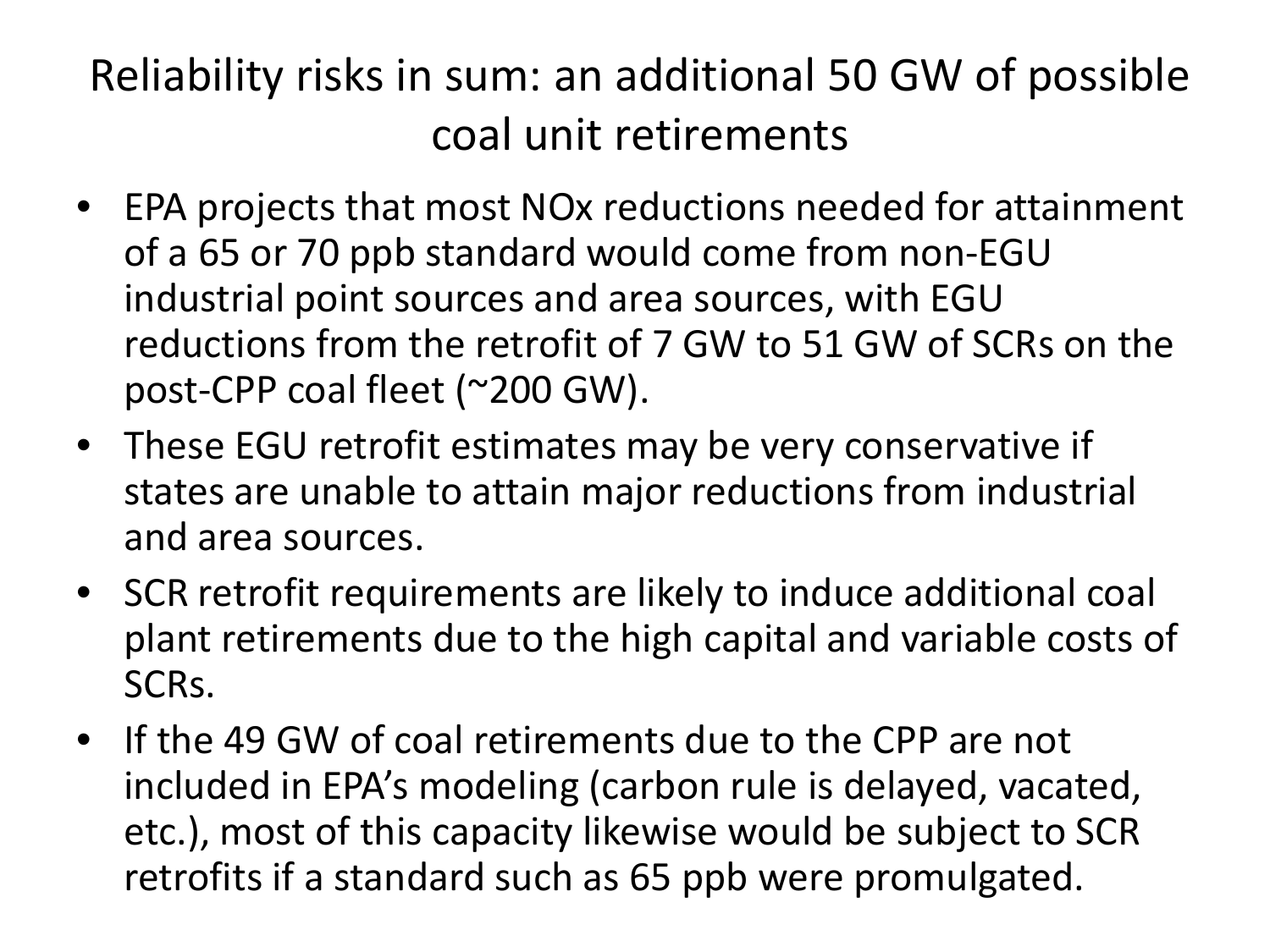### EPA estimates of NOx emission reductions needed to meet 70 ppb and 65 ppb standards (000 tons/yr)



Note: Eastern U.S. only; assumes Clean Power Plan @ 49 GW coal retirements.